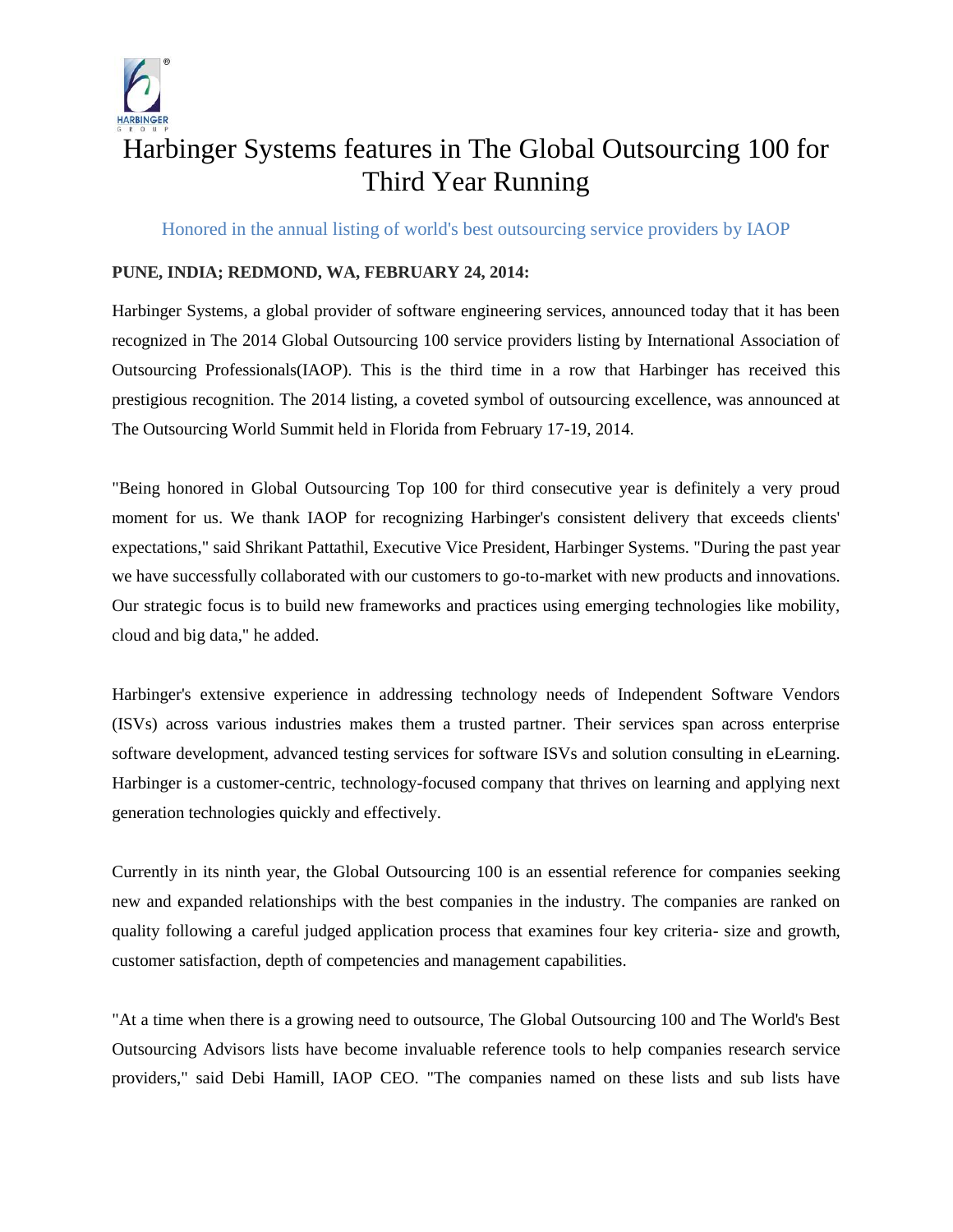

demonstrated their expertise following a rigorous, independently judged process and represent the top in the industry."

The 2014 Global Outsourcing 100 list with all of the sub-lists and ranking will be published in the special advertising feature produced by IAOP in the June 16 Fortune 500 issue of FORTUNE magazine.

## ABOUT HARBINGER SYSTEMS

Harbinger Systems is a leading provider of software engineering services to some of the world's best product companies. Since 1990, Harbinger has developed a strong customer base worldwide. Harbinger's customers are software product companies, including hi-tech startups in Silicon Valley, to leading product companies in the US and large in-house IT organizations.

Harbinger Systems services span across enterprise software development, advanced testing services for software ISVs and solution consulting in eLearning. Harbinger is known as a thought leader in eLearning industry and provides solution consulting and technology services to organizations across the globe. Harbinger Systems also has expertise working with niche software ISVs in the security systems domain.

In 2009, Deloitte named Harbinger Systems among the fastest growing technology companies in its Technology Fast 500 Asia Pacific and Technology Fast 50 India programs. Harbinger Systems is recognized as a 'Super Star' in Annual Mobile Star Awards for year 2013 and 2011. Harbinger Systems is ranked in 'The Global Outsourcing 100' listing by International Association of Outsourcing Professionals and 'The Global Services Top 100' IT Service Providers Listing by Cybermedia for consecutive two years, 2012 and 2013.

Harbinger Systems is a part of Harbinger Group. Harbinger Group is a leading global provider of innovative software products and services to companies in over 60 countries.

To know more about Harbinger Systems visit www.harbinger-systems.com